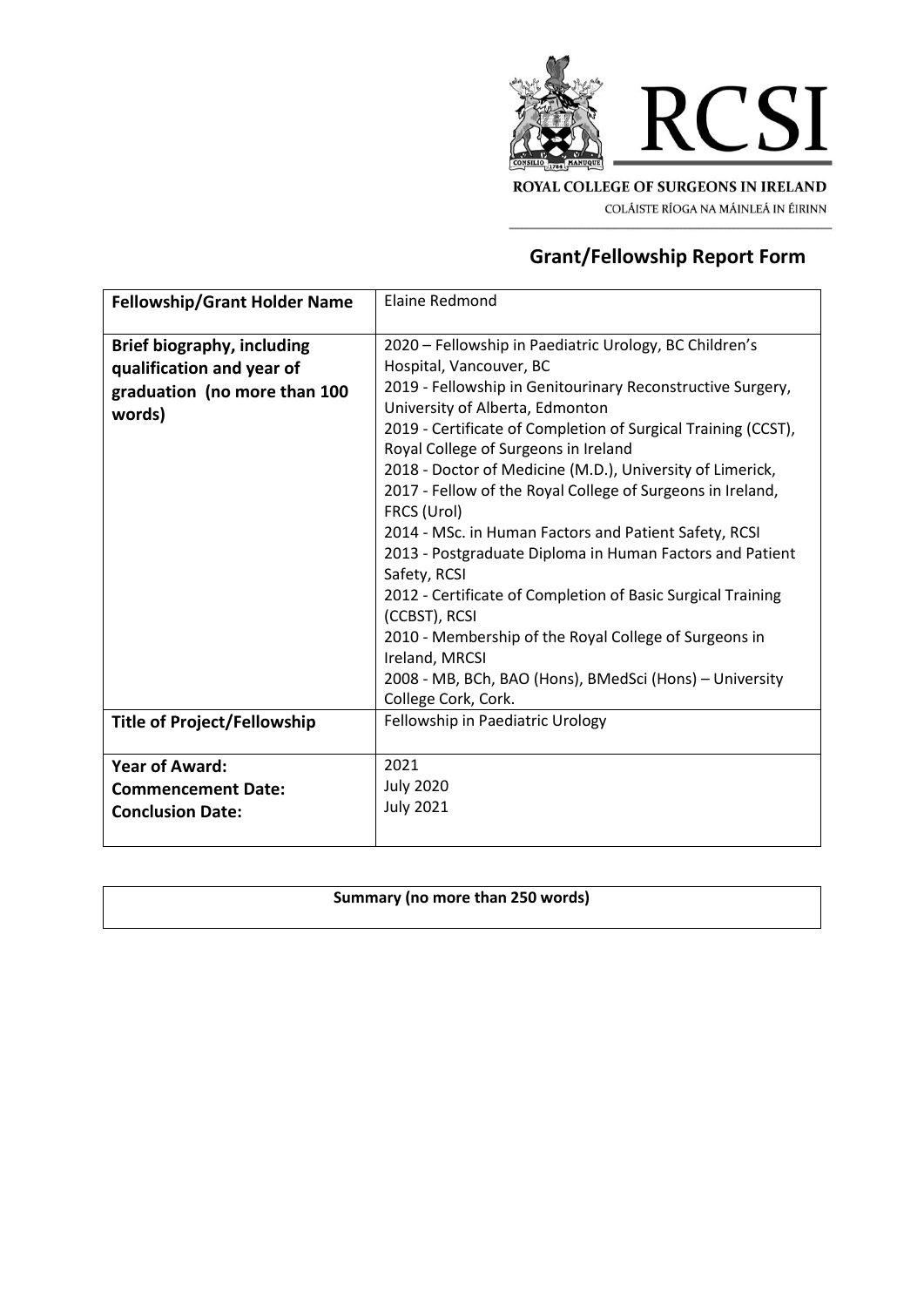I commenced my paediatric urology fellowship at BC Children's Hospital in July 2020. BCCH is the only tertiary paediatric centre in the province of British Columbia, serving a population of 4.7 million. The Division of Paediatric Urology performs more than 800 surgical procedures, and cares for more than 5,500 children per annum. The fellowship program encompassed training in all aspects of paediatric urological surgeries, including complex urinary reconstruction, renal transplant and MIS. The department holds daily outpatient clinics and a weekly multidisciplinary spinal cord clinic which ensured high levels of exposure to a wide range of pathologies, including dysfunctional voiding, neurogenic bladder, disorders of sexual differentiation and spina bifida care. My timetable included 3-4 operative days and 1-2 outpatient sessions per week. There was a strong research component to the fellowship. I presented twice at the UBC Division of Urologic Sciences grand rounds. I am undertaking three research projects involving large provincial and national databases.

## **Grant Report (in the region of but no more than 500 words)**

Objectives of Project/Fellowship:

To perform a high volume of proximal and distal hypospadias repair.

To develop expertise in the management of pediatric patients with spina bifida and neurogenic bladder.

Did you achieve these objectives? Yes

In your opinion, what is the value of your award to:

(a) Yourself

The grant enabled me to subsidise the travel and relocation costs incurred in moving my family to Vancouver to pursue this fellowship. The fellowship has allowed me to achieve operative independence in a wide range of complex paediatric genitourinary procedures. I feel confident in managing the many different cohorts of patients who may require paediatric urological surgery, including the care of patients with complex hypospadias, upper tract dysfunction and spina bifida/spinal cord injuries.

(b) The institution in which you worked During my time at the BC Childrens Hosptial, I made a significant contribution to the research output